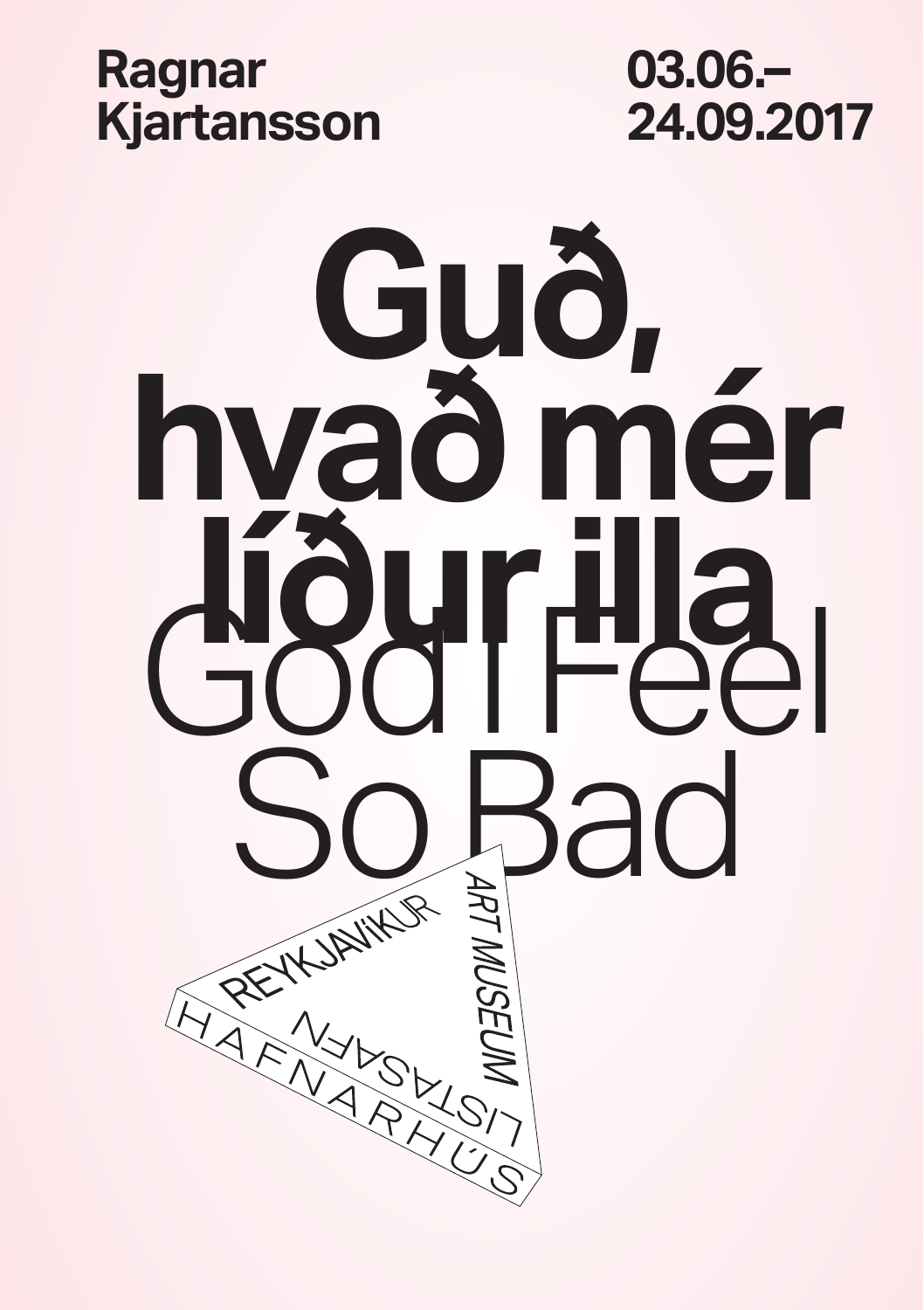# Ragnar Kjartansson

Þessi yfirgripsmikla sýning endurspeglar hugleiðingar Ragnars Kjartanssonar um listina í sínum ótal birtingarmyndum. Í verkum listamannsins birtist óður til hennar en jafnframt afhjúpun. Við sköpum og njótum tónlistar, leikhúss, kvikmynda, bókmennta og myndlistar til þess lyfta andanum og kafa ofan í mannlega tilvist. Allt eru þetta fallvölt vísindi sem Ragnar togar og teygir listformanna á milli með margvíslegum skírskotunum í sögu þeirra og eigið lífshlaup um leið.

Á sýningunni eru verk frá því snemma á ferli listamannsins til dagsins í dag. Þau gefa vísbendingar um hvernig list virkar með því að sýna bæði framhlið hennar og bakhlið. Þau láta reyna á möguleika listsköpunar og takmörk og kalla í leiðinni fram hið fullkomna og hið fáránlega. Og sífellt takast á raunveruleikinn og listin, efinn og vonin. Þau ýmist þvælast hvort fyrir öðru, speglast sín á milli eða renna saman í eitt.

This extensive exhibition reveals Ragnar Kjartansson's reflections on art in all its multiple forms. His work is an ode to art as such but also an exposure. As we create and enjoy music, theater, film, literature and visual arts, we raise the spirit and delve into the human condition. Kjartansson shifts and sways this precarious science from one art form to another, citing their histories diversely as well as his own biography.

Works from Kjartansson's early career to the present may be found in this exhibition. They provide clues as to how art works by displaying both its front and backside. They challenge the possibilities and limits of artistic creation, bringing about the wonderful and the ridiculous. And relentlessly they clash; reality and art, doubt and hope. They obstruct one another, mirror each other or ultimately merge into one.

Markús Þór Andrésson sýningarstjóri curator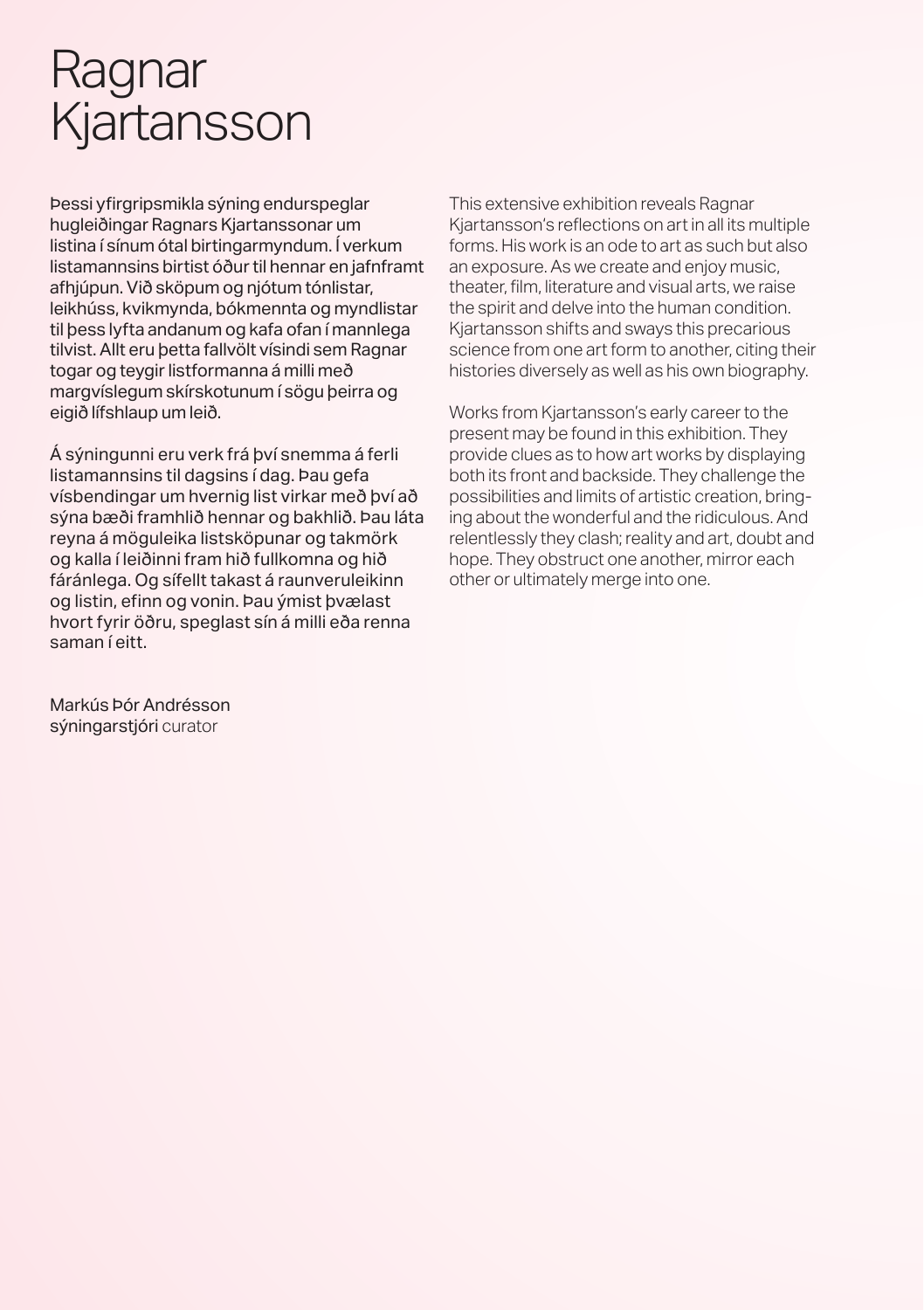

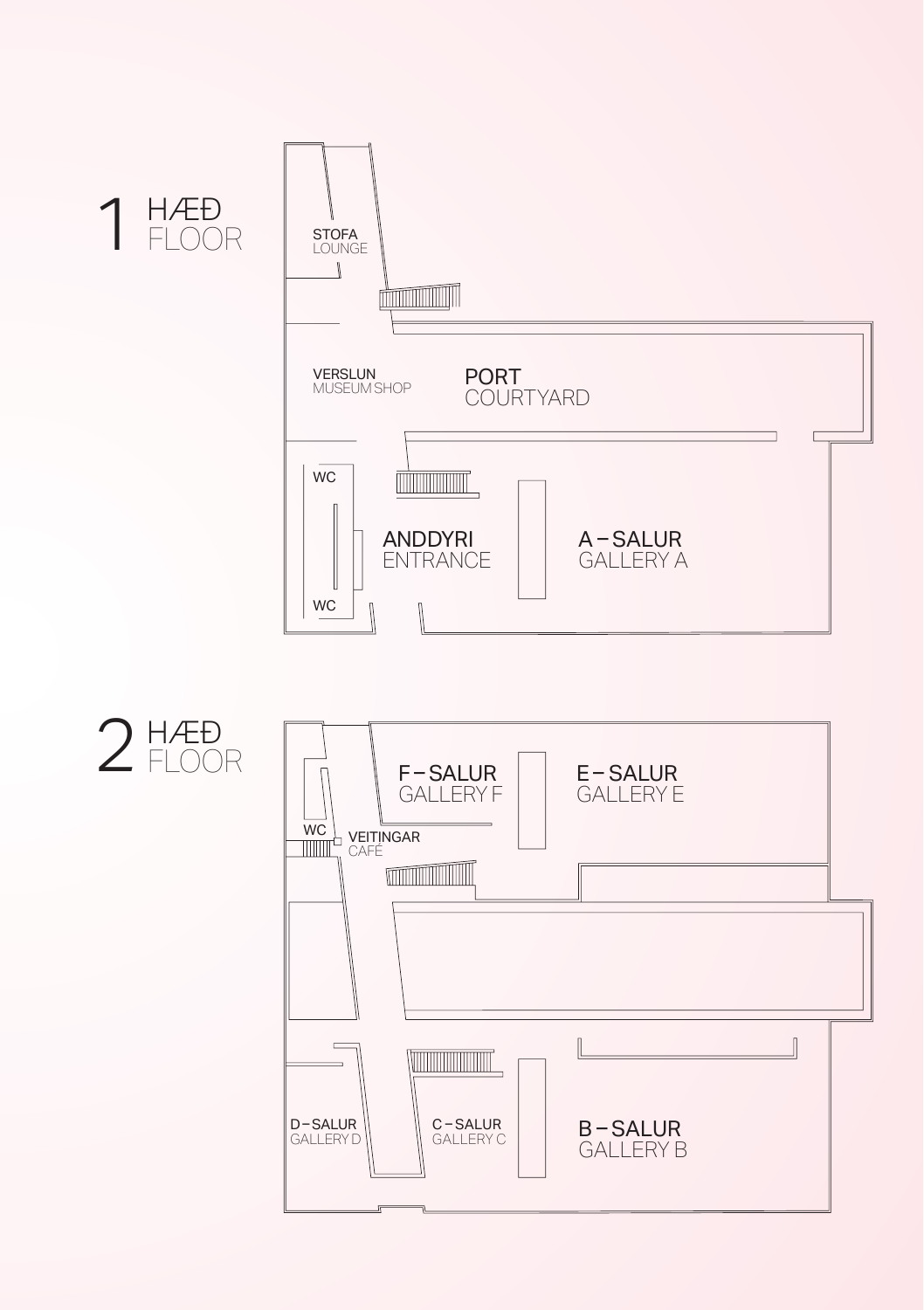### **Til tónlistarinnar**

An die Musik (To Music) 2012 / 2017

#### **3.–11. júní**

3–11 June

Hið ljúfa sönglag Franz Schuberts við rómantískt ljóð Franz von Schober, *An die Musik*  (1817), er flutt af fimm ólíkum pörum, söngrödd og píanóundirleik. Lagið telst til lykilverka sígilds ljóðasöngs. Þar eru listinni færðar þakkir, því hún kann að lyfta andanum í hæstu hæðir og fá okkur til að gleyma veraldlegu amstri, þótt ekki sé nema andartak. Í gjörningnum er gerð tilraun til bess að tevgja það augnablik daginn út og inn í rúma viku. Gjörningur Ragnars fór fyrst fram við vígslu nýrra húsakynna Migros samtímalistasafnsins í Zürich.

Franz Schubert's delightful setting of Franz von Schober's romantic poem, *An die Musik* (1817), is performed by five different duos, a voice and a piano. It is considered a key work of classical *Lieder*, the setting of poems to music. It is an expression of gratitude to art, which can raise the spirit to heights unknown and allow us to forget about worldly troubles, if only for a moment. In the performance, an attempt is made at extending this moment day in and day out for over a week. Kjartansson's performance was commissioned for the inauguration of the renovated Migros Museum für Gegenwartskunst in Zürich.

**Kona í e-moll** Woman in E 2016 / 2017

#### **17. júní – 3. september**  17 June – 3 September

Í miðjum hring úr gylltum strimlum stendur kona í pallíettukjól eins og lifandi stytta á snúningspalli. Hún er með Fender-rafmagnsgítar um öxl tengdan magnara og þegar hún slær á strengina ómar e-moll hljómur um sýningarsalinn. Hljómurinn er sígild undirstaða dægurtónlistar enda liggur hann fyrirhafnarlítið í grunnstillingu hljóðfærisins. Hann er angurvær en um leið ágengur, einkum hér þar sem hann er endurtekinn í sífellu án tilbrigða. Gjörningurinn fór upphaflega fram í samtímalistasafni Detroit-borgar, MOCAD. Þar kallaðist verkið á við þá staðreynd að í borginni spruttu á sínum tíma fram afgerandi tónlistarstefnur 20. aldarinnar.

In the middle of a circular backdrop of glittery gold strips, a solitary female figure stands in a sequin gown like a living sculpture on a rotating platform. She carries a Fender electric guitar hooked to an amplifier and when she strums it, E minor echoes through the gallery. The chord is a classic base in music as this is a very natural key for the instrument. It is melancholic yet insistent, in particular when repeated ad infinitum without variation as it is here. The performance was commissioned by the Museum of Contemporary Art, Detroit. There the work reflected the fact that the city gave birth to significant musical innovations of the 20th century.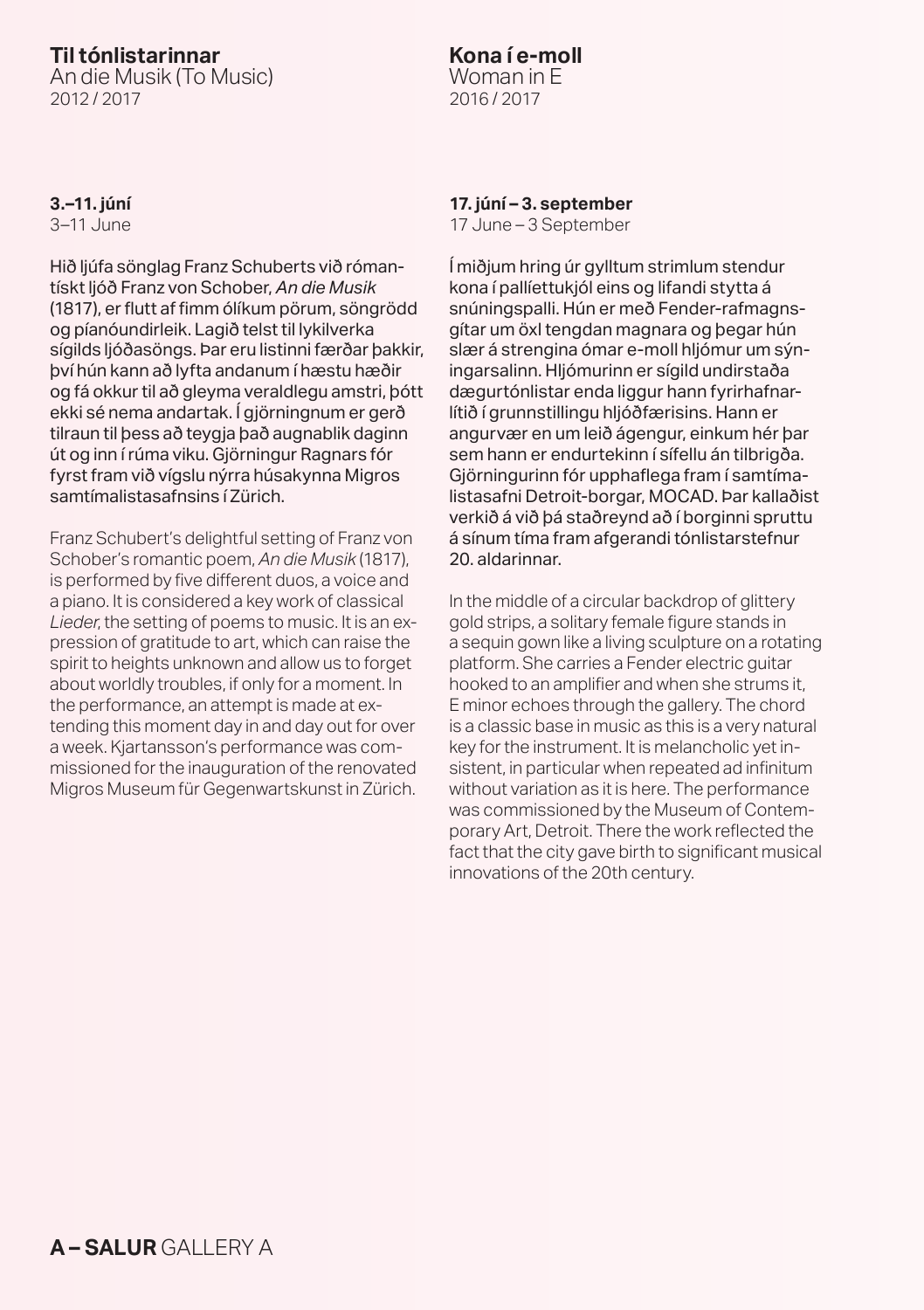#### **Taktu mig hérna við uppþvottavélina - minnisvarði um hjónaband**

Take Me Here by the Dishwasher - Memorial for a Marriage 2011 / 2017

#### **9.–24. september**

9–24 September

Tíu tónlistarmenn syngja og leika daglangt á gítar yfir tveggja vikna tímabil. Þeir eru dreifðir um sýningarsalinn, eins og hver í sínum heimi en allir þó í samhljómi. Þeir tylla sér á stóla, flatmaga á beddum, rölta um og hangsa með hljóðfærin sín á meðan tómar bjórflöskur safnast fyrir kringum þá. Að baki er sýnt síendurtekið þriggja mínútna myndband af karli og konu í ástarleik í eldhúsi. Atriðið er úr fyrstu alíslensku kvikmyndinni í fullri lengd, *Morðsögu* frá 1977, og leikararnir eru foreldrar Ragnars. Í fjölskyldunni gengur sú saga að listamaðurinn hafi verið getinn einmitt um það leyti þegar myndin var tekin upp. Ragnar bað tónskáldið Kjartan Sveinsson að umbreyta hinu stuttaralega samtali þessa ljósbláa atriðis í fjölradda söngverk fyrir trúbadora. Gjörningurinn fór upphaflega fram í BAWAG P.S.K. Contemporary, í Vínarborg.

Ten musicians sing and play the guitar over a two-week period. They are spread throughout the gallery, each as in his own world, yet in one harmony. Some are sitting on the floor, others in chairs or sofas, others still lying on mattresses on the floor, empty beer bottles piling up around them. A video projection comprised of a three-minute loop is playing behind them, featuring a soft-focus love scene between a man and a woman set in a kitchen. The clip is from the first Icelandic full-length feature film, *Morðsaga* (Murder Story) from 1977, and the actors in the scene are Kjartansson's own parents. Family lore has it that the artist was conceived at the time the film was shot. He invited songwriter and composer Kjartan Sveinsson to transform the hackneyed dialogue into a ten-part polyphonic score for troubadours. The work was originally performed at BAWAG P.S.K Contemporary, Vienna.

# **Brúðkaupsnóttin**

Die Nacht der Hochzeit (The Night of the Wedding) 2015–2016

#### **Til 3. september** Until 3 September

Málverkaröðin samanstendur af vatnslitamyndum í mismunandi stærð sem allar sýna dimmbláan og stjörnum prýddan næturhiminn. Fyrsta verkið var málað sem brúðkaupsgjöf til vina en síðan vatt serían upp á sig og ber heiti sem vísar í upphafið. Titillinn kallar fram stund og stað sem vísar í persónulega reynslu og frásögn, hvort heldur listamannsins, okkar áhorfenda eða annarra persóna. Ragnar leikur sér sem fyrr að andstæðum hinnar einstöku upplifunar, í þessu tilviki hjartfólginnar unaðsstundar, og endurtekningar sem birtist í fjölmörgum ólíkum útfærslum sömu myndar. Um leið minna málverkin á leiktjaldamálun fyrri tíma, þegar sviðsmynd var degin upp fyrir senu um nótt.

The painting series consist of watercolours in different sizes, all depicting a dark blue, starry night sky. The first painting was a wedding gift for a friend but later the work expanded, still referring to the origin. The title conjures up a time and a place in reference to personal experience and account, be it that of the artist, us viewers or other persons. As before, Kjartansson plays with the contrast between a unique experience, in this case a heartfelt moment of pleasure, and repetition here represented as numerous variations of one and the same image. At the same time the paintings remind us of early scenography, when a backdrop was painted for a night scene.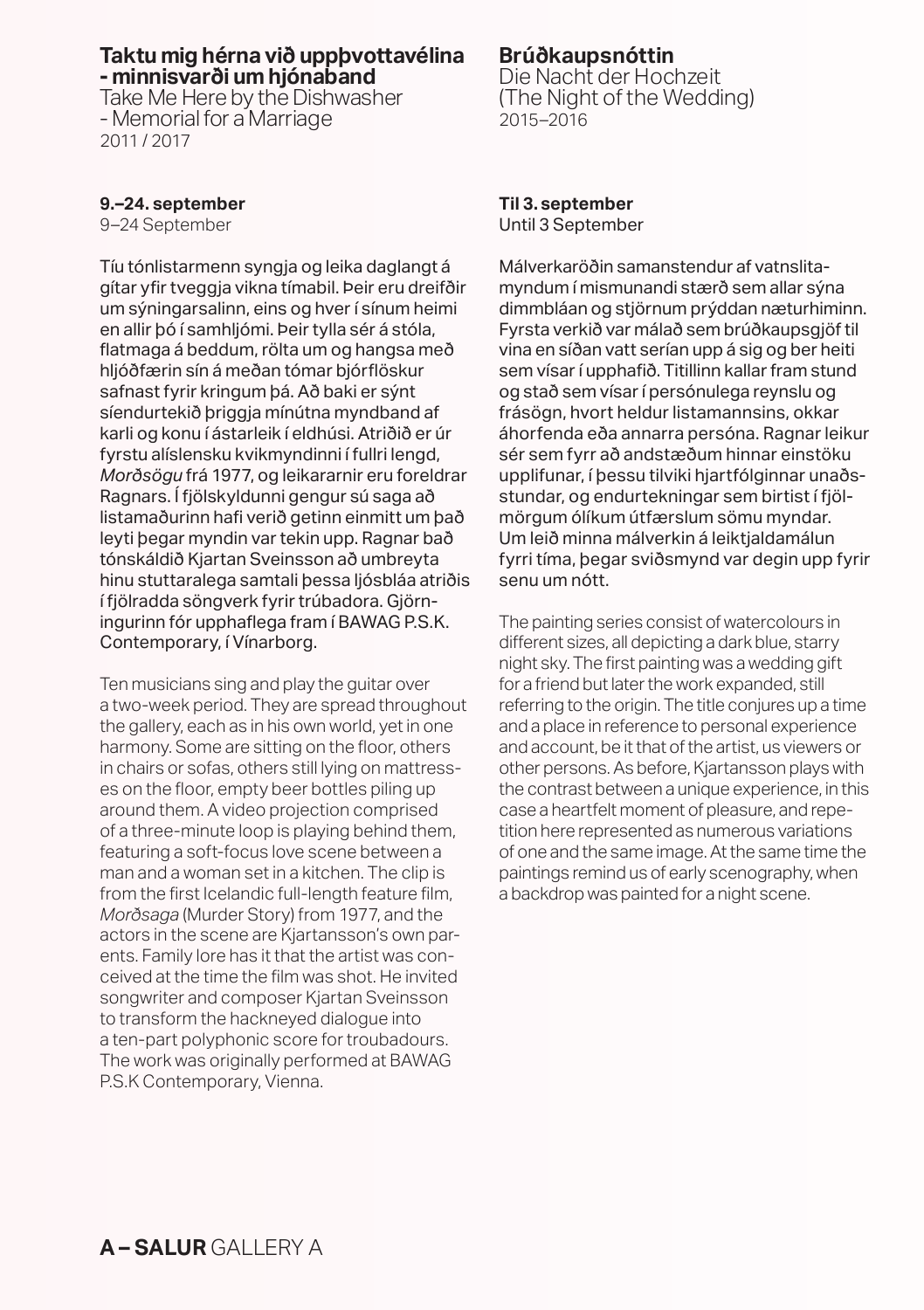# **Stúka Hitlers**

Hitler's Loge 2006

Við endurnýjun Admiralspalast leikhússins í Berlín, snemma á 21. öld, var rifin niður einkastúka sem smíðuð hafði verið árið 1941 fyrir Hitler, svokölluð *Führerloge*. Endursmíði leikhússins var í höndum nýrra eigenda og rekstraraðila og þeirra á meðal var tónlistarmaðurinn Helgi Björnsson. Ragnar hafði veður af þessu og textinn á marmaraskildinum lýsir því sem gerðist: "Ég hringdi í Helga Björns, hann útvegaði mér stúku Hitlers". Þungu og merkingarhlöðnu efni úr heimssögunni er hér hrúgað á gólf og fengið hlutverk í nýrri og öllu léttvægari frásögn. Sú frásögn tekst ef til vill fremur á við hina hárfínu línu á milli þess ægivalds sem listin getur búið yfir og algjörs máttleysis hennar.

Early two thousands, during the reconstruction of the Admiralspalast theater in Berlin, the *Führerloge*, a private loge made in 1941 for Hitler, was removed. The reconstruction of the theater was in the hands of new owners and entrepreneurs, including the Icelandic musician Helgi Björnsson. Kjartansson found out about this and the inscription on the marble slab describes what happened: "I called Helgi Björns, he supplied me with Hitler's loge". The massive and loaded material from world history is piled up on the floor and rendered a new role in a new and more straightforward narrative. That narrative perhaps rather takes on the thin line between the awesome power of art and its absolute triviality.

#### **Til minningar**  Zur Erinnerung (In Memory) 2013

Hvíti marmarastallurinn var gerður fyrir tímabundna sýningu listaverka í opinberu rými í Þýskalandi. Gärtnerplatz-torgið í München er umlukið nýklassískum arkitektúr og féll verk Ragnars þannig vel að umhverfinu. Það sver sig í ætt við hefðbundna minnisvarða um stórmenni eða mikilvæga sögulega viðburði. Þegar betur er að gáð má sjá að á höggmyndina er letruð yfirlýsing annars eðlis: *Alles was er wollte war zu onanieren und Pralinen zu essen* (Allt sem hann langaði var að fróa sér og borða konfekt). Ekki er vísað til nafngreinds einstaklings og verður verkið því minnisvarði um hina venjulegu manneskju, um sammannlegar langanir og tilfinningar.

The white marble pedestal was commissioned for a temporary exhibition of public art works in Germany. With the neoclassical surroundings and manicured gardens Kjartansson's sculpture fit perfectly in the Gärtnerplatz square in Munich. It mimics the traditional remembrance for a prominent personality or an important historical moment. Upon closer inspection we see the sculpture is adorned with an inscription of another nature: *Alles was er wollte war zu onanieren und Pralinen zu essen* (All he wanted to do was to masturbate and eat truffles). No significant individual is mentioned in this reference, rendering the work a monument to the everyday person, to human desires and feelings.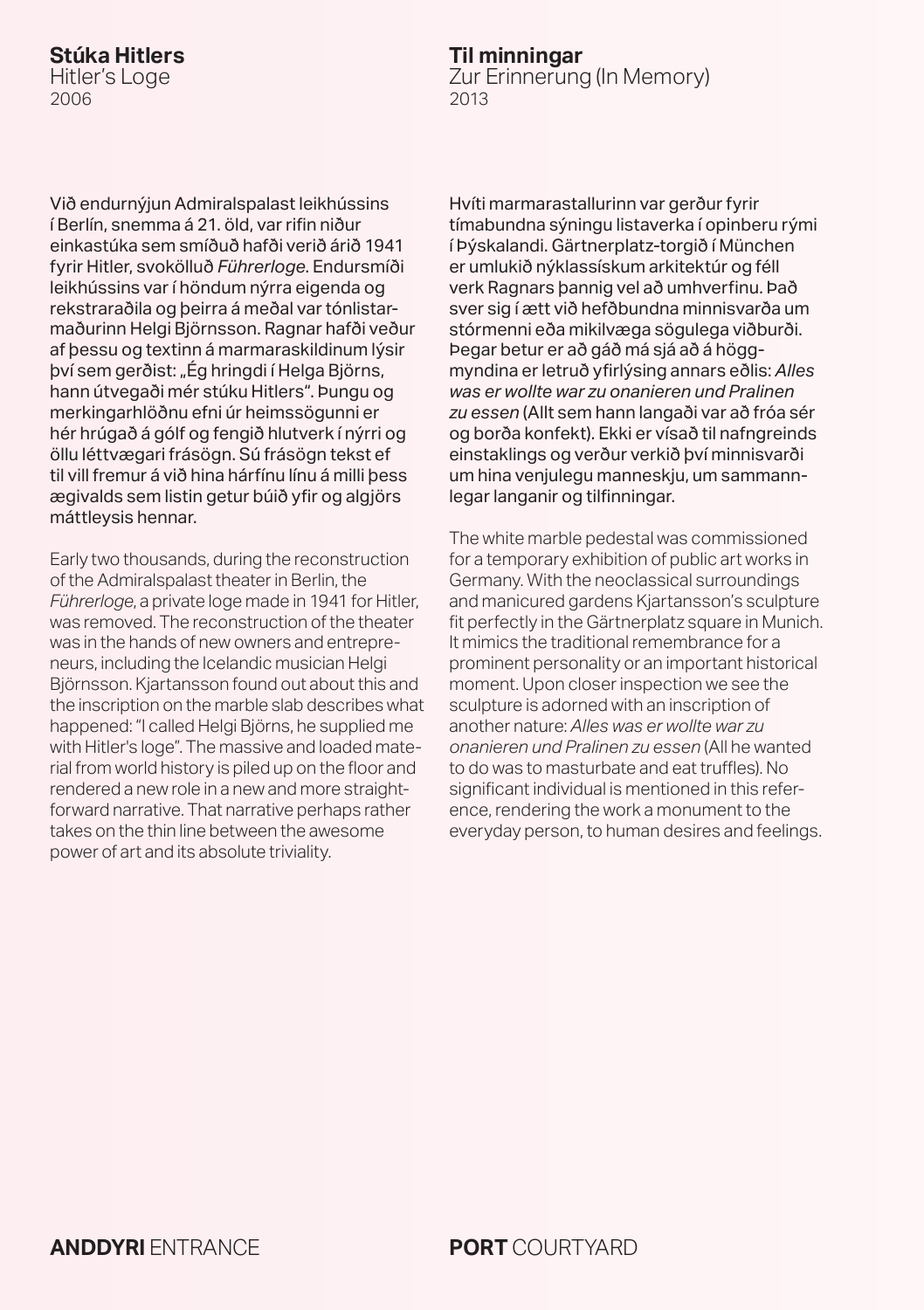#### **Heimsljós – líf og dauði listamanns**

World Light – The Life and Death of an Artist 2015

Verkið er kvikmynd sýnd á fjórum skjáum og unnin upp úr skáldsögu Halldórs Kiljans Laxness, *Heimsljósi* (1937–40). Skáldsaga Laxness skiptist í fjórar bækur og á því byggist uppsetning myndbandsinnsetningarinnar. Við gerð verksins stýrði Ragnar hópi vina og ættingja úr reykvísku listalífi í mánaðarlöngum gjörningi í Thyssen-Bornemiza-samtímalistasafninu í Vín. Gjörningurinn bar heitið *Höll sumarlandsins* og þar gátu sýningargestir bæði fylgst með framrás kvikmyndarinnar og vinnslunni við hana baksviðs og utansviðs. Kvikmyndaverkið býr yfir sama flökti á milli sviða þar sem við sjáum ekki einvörðungu tökuna sjálfa heldur jafnframt augnablikið þar á undan og eftir. Allar tökurnar á rúmlega áttatíu atriðum myndarinnar eru sýndar óklipptar, hvernig svo sem til tókst eða hve oft þurfti að endurtaka þær. Niðurstaðan verður nokkurs konar kúbísk kvikmynd; viðstöðulaus og brotakennd heild sem snertir á epískum skala mannlegra tilfinninga og örlaga.

The work is a four-screen cinematic adaptation of the novel *World Light* (1937–1940) by the Nobel Prize-winning Icelandic writer Halldór Laxness. Based on the structure of the novel's four volumes the result is a four-channel video installation. To make the work, Kjartansson directed a group of friends and family from the Reykjavik art scene during a one-month performance at Thyssen-Bornemisza Art Contemporary in Vienna. Entitled the *Palace of the Summerland* the performance was open to the public that could simultaneously watch a show, its production and backstage activity. The film work delivers the same oscillation between spheres as not only do we see the actual shot but also the moments before and after. All recordings of the eighty-odd scenes in the film are screened unedited, regardless of how they turned out or how many times they needed to be repeated. The result is a cubistic film of sorts; a relentless and fragmented whole touching on the epic range of human emotion and destiny.

**Sviðsetningar úr vestrænni menningu** Scenes from Western Culture 2015

 Myndbandsverkin eru hvert um sig eins og lifandi málverk, kyrrlátar myndir sem endurspegla staðlaðar þrár vestræns samfélags. Þar er hvorki að merkja sýnilega framvindu, né innbyrðis tengingar. Karl og kona borða kvöldmat á veitingahúsi, fólk á hraðbáti á fjallavatni, par að elskast í hvítu herbergi, kvöldsund í heimalauginni, börn velstæðra að leik í garði og svo framvegis ... Þetta eru kunnuglegar senur, hvort heldur úr heimi kvikmynda, auglýsinga eða brunni eigin reynslu. Ragnar hefur í samhengi þessarar myndbandsinnsetningar talað um "innilokunarkennd vestrænnar menningar" og minnir þar með á að daglegt líf okkar hverfist um endurtekningu. Í heimshluta okkar enduróma sömu hugmyndir sem eiga að endurspegla lífsfullnægju og hamingju, drauminn um ást og velsæld. Í ofhlæði innsetningarinnar og með því að teygja senurnar á langinn setur Ragnar þær fram í senn aðlaðandi og fráhrindandi, eftirsóknarverðar og innantómar.

Each video in this installation is like a "cinematic painting", calm images reflecting the standard desires of Western culture. There seems to be no visible narrative, nor inner connections. A man and a woman having dinner together, a speedboat scene on a mountain lake, a couple making love in a white minimal interior, an afternoon swim, upper-class children playing in a garden, et cetera… These are familiar scenes from movies, advertising or our own experience. Contextualizing the video installation, Kjartansson has brought up the notion of "Western culture claustrophobia", reminding us of the fact that our daily lives revolve around repetition. In the West the same ideas resonate representing life fulfilment and happiness, the dream of love and prosperity. In the overflow of the installation and by extending the scenes at length, Kjartansson presents those ideas both as attractive and repulsive, fulfilling and shallow.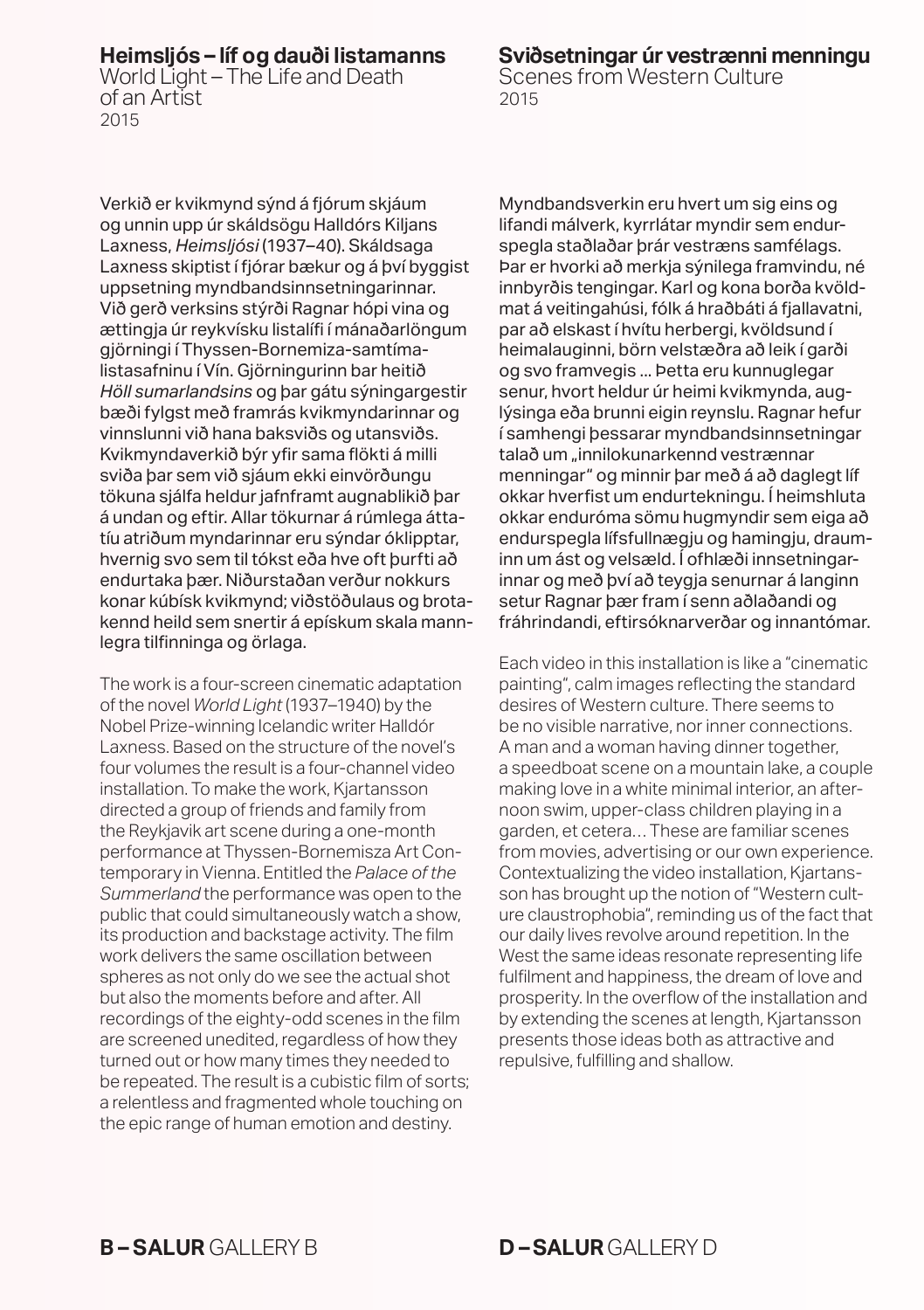#### **Morgunn á Þingvöllum**

Morning at Þingvellir 2007

# **Harpa Brennur**

Harpa Burning 2011

#### **Guð hvað mér líður illa**

God, I Feel so Bad 2008

#### **Skissubækur**

Sketch Books 2004–2015

#### **Djöfull hata ég sjálfan mig**

I Fucking Hate Myself 2005

#### **Schumann-vélin**

The Schumann Machine 2008

#### **Þorlákur Einarsson og Biblían í Feneyjum**

Þorlákur Einarsson and the Bible in Venice 2009

#### **Einar Jónsson? (úr Ókyrrðinni miklu)**

Einar Jónsson? (from the Great Unrest) 2005

#### **Aðeins sá sem þekkir þrá**

Nur wer die Sehnsucht kennt (None but the Longing Heart) 2015

Hér má sjá skissubækur og stök verk frá ýmsum tímum á ferli Ragnars sem ýmist hafa verið sköpuð sem hluti af viðameiri heild eða sem sjálfstæð verk. Þau endurspegla áþekkar hugmyndir og sjá má í stærri verkum og innsetningum á sýningunni. Titilverk sýningarinnar er teikning sem unnin var árið 2008 þar sem setningin *Guð hvað mér líður illa* er sett fram í þrívíðu letri. Hún er endurspeglun þeirrar ljúfsáru angurværðar sem er undirliggjandi í svo mörgum verkum Ragnars. Sú sama tilfinning blandast ýmist efa, þrá, ótta eða trú – að ógleymdri áminningu um dauðleika allra manna – í fjölbreyttum verkum sem unnin eru í ýmsa miðla.

Here you will find sketch books and singular works from different periods of Kjartansson's career, either created as parts of a larger whole or as individual statements. They reflect similar ideas present in the more elaborate works and installations in the exhibition. The exhibition's title piece is a drawing from 2008 with the sentence *God I Feel So Bad* written in three dimensional letters. It evokes the bitter sweet melancholy reverberating throughout so many of Kjartansson's works. That same feeling becomes conflated with doubt, longing, fear or faith – not to mention *memento mori* – in diverse works created in a range of media.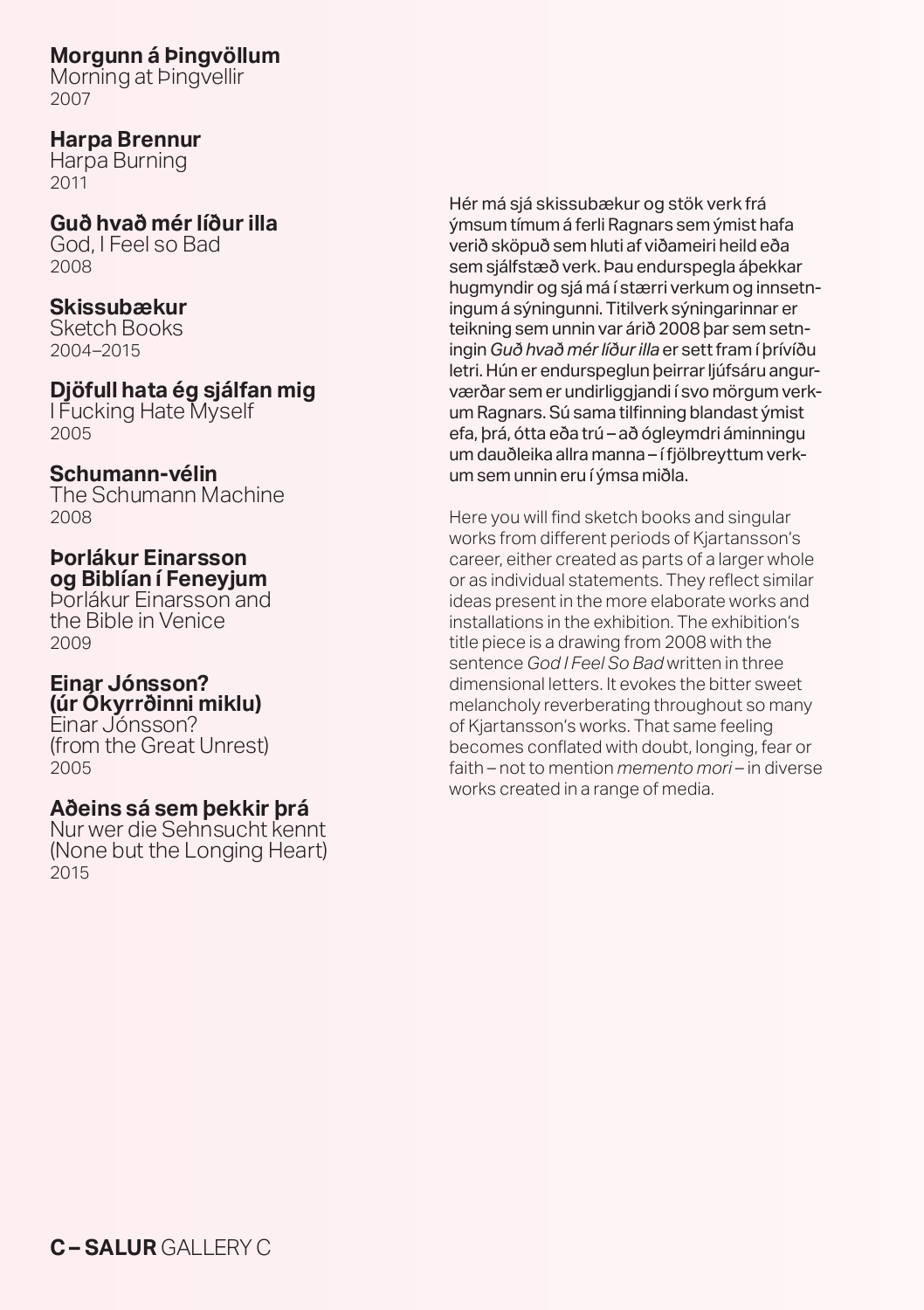#### **Byggingarlist og siðferði**

Architecture and Morality 2016

Málverkaröðin sýnir nútímaleg íbúðahús í því sem virðist vera settlegt hverfi í sólríkri borg. Ef ekki væri fyrir þann stað og stund sem verkin voru unnin væri harla fátt um þessar hæglátu myndir að segja, annað en að tæpa á litleysi úthverfa efri millistéttar. Við gerð verksins dvaldist Ragnar í ísraelskum landtökubyggðum á Vesturbakkanum. Hann málaði undir beru lofti íbúðarhús með svölum, blómabeðum og bílskúrum. Í flatneskju sinni hrópa verkin á þá mótsögn sem felst í tíðindaleysi og meðalmennsku daglegs lífs gagnvart mannlegum harmleik, valdníðslu og stíðsátökum. Heiti verksins er sótt til þriðju plötu bresku hljómsveitarinnar Orchestral Manoeuvres in the Dark (OMD), *Architecture and Morality.* Það var fyrst sýnt í samtímalistasafninu CCA í Tel Aviv.

The painting series portrays modern apartment housing in what seems to be a bourgeois neighborhood in a sunny city. Were it not for the time and place, in which the paintings were created, hardly much could be commented on in these featureless pictures, other than reflecting on the dullness of upper middle class suburbia. To make the work, Kjartansson set up residence in the Israeli settlements in the West Bank region. He captured the surroundings plein-air, urban houses with balconies, plants and garages. In their banality the paintings highlight the contradiction of numbness and mediocracy of daily life amidst the human tragedy of persecution and warfare. The title of the work, *Architecture and Morality*, is borrowed from the 1981 hit record by British synth-pop band Orchestral Manoeuvres in the Dark (OMD). It was first presented in the Centre for Contemporary Art in Tel Aviv.

#### **Magnús Sigurðarson & Ragnar Kjartansson Trúnaður Intimacy** 2004

Samstarfsverk listamannanna og vinanna Ragnars og Magnúsar samanstendur af ólíkum þáttum, ljósmyndum, myndbandi, samtali, pottaplöntum og tónlist. Þar má greina ýmis stef sem enduróma í síðari tíma verkum. Myndbandið sýnir listamennina í hlutverkum biófanna tveggja sem krossfestir voru sitt hvorum megin við Krist. Þeir opna sig hvor fyrir öðrum í einlægu en nokkuð brokkgengu trúnaðarsamtali um lífið, listina og ástina. Hefðbundnar svart hvítar stúdíóljósmyndir sýna listamennina tvo nakta fyrir framan batiktjöld, í faðmlögum sem minna á klassísk máverk og skúlptúra. Tíu ferðageislaspilarar á víð og dreif um gólfið leika upptöku af tregafullum söng trúbadora. Við opnun sýningarinnar í Listasafni ASÍ á sínum tíma léku tónlistarmennirnir sama verk á staðnum.

This early collaborative work of artists and friends, Kjartansson and Sigurðarson, consists of several different elements—photographs, video, dialogue, pot plants and music. It sets the tone for many later works. A video displays the artists in the roles of the two thieves, crucified on each side of Christ. They engage in a sincere, if somewhat patchy dialogue about life, art, and love. Traditional black-and-white studio shots show the two artists in the nude against a backdrop of batik curtains, embraced in various poses reminiscent of classical painting and sculpture. Ten boomboxes spread over the floor play different recordings of troubadours singing a mournful love song. The musicians performed live at the opening of the exhibition in the ASI Art Museum.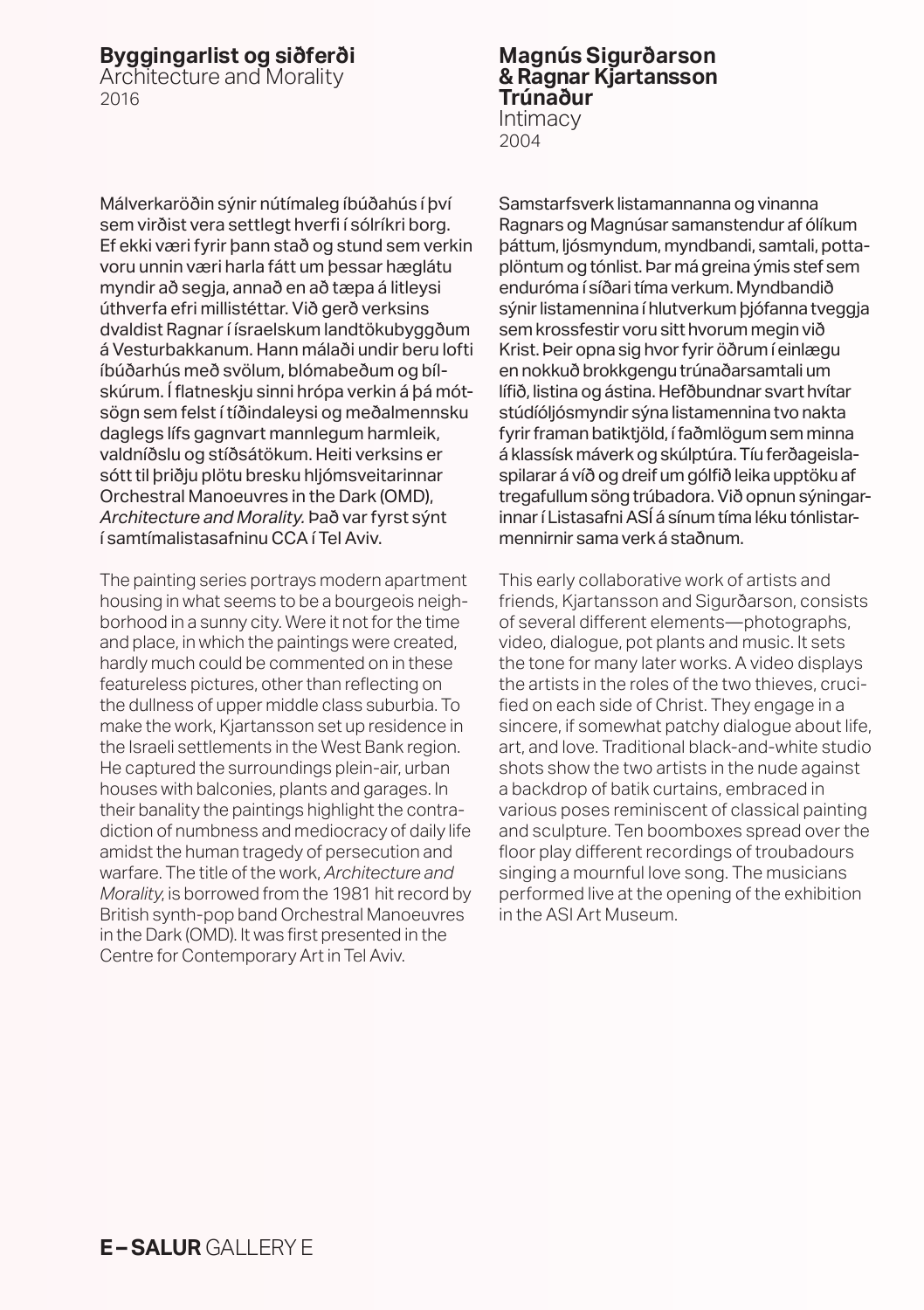#### **Hellingur af sorg**

A Lot of Sorrow 2013–14

Ragnar fékk hljómsveitina The National til að taka þriggja mínútna lag sitt, *Sorrow*, aftur og aftur í sex klukkustundir í gjörningi í MoMa-PS1-safninu í New York. Framsetning gjörningsins í kvikmynd er nánast ofurraunsæisleg, en fjöldi tökuvéla gerir áhorfendum kleift að gaumgæfa tónlistarmennina frá mörgum sjónarhornum, víðum og þröngum. Í myndbandinu má sjá hvernig tíminn líður, þreyta sækir á mannskapinn og hljómsveitin reynir varleg tilbrigði og tilraunir, þó þannig að lagið sjálft heldur velli. "Sorrow found me when I was young, sorrow waited, sorrow won" (Sorgin var minn fylginautur frá unga aldri, sorgin beið og sorgin sigraði). Texti lagsins kallar fram hugmyndir um rómantíska þjáningu – viðfangsefni sem kemur víða við sögu í verkum Ragnars.

For the six-hour video, Kjartansson invited the band The National to play their three-minute song *Sorrow* repeatedly for six hours during a performance at MoMA PS1, New York. The presentation of the performance-as-film is almost hyper realistic, as multiple cameras allow the performers to be captured from different perspectives, wide and up close. Throughout the durational video, as time passes and fatigue sets in, the musicians subtly change and alter the song, experimenting while always keeping the original track recognizable. "Sorrow found me when I was young, sorrow waited, sorrow won." The lyrics bring up notions of romantic suffering – themes that Kjartansson often addresses in his practice.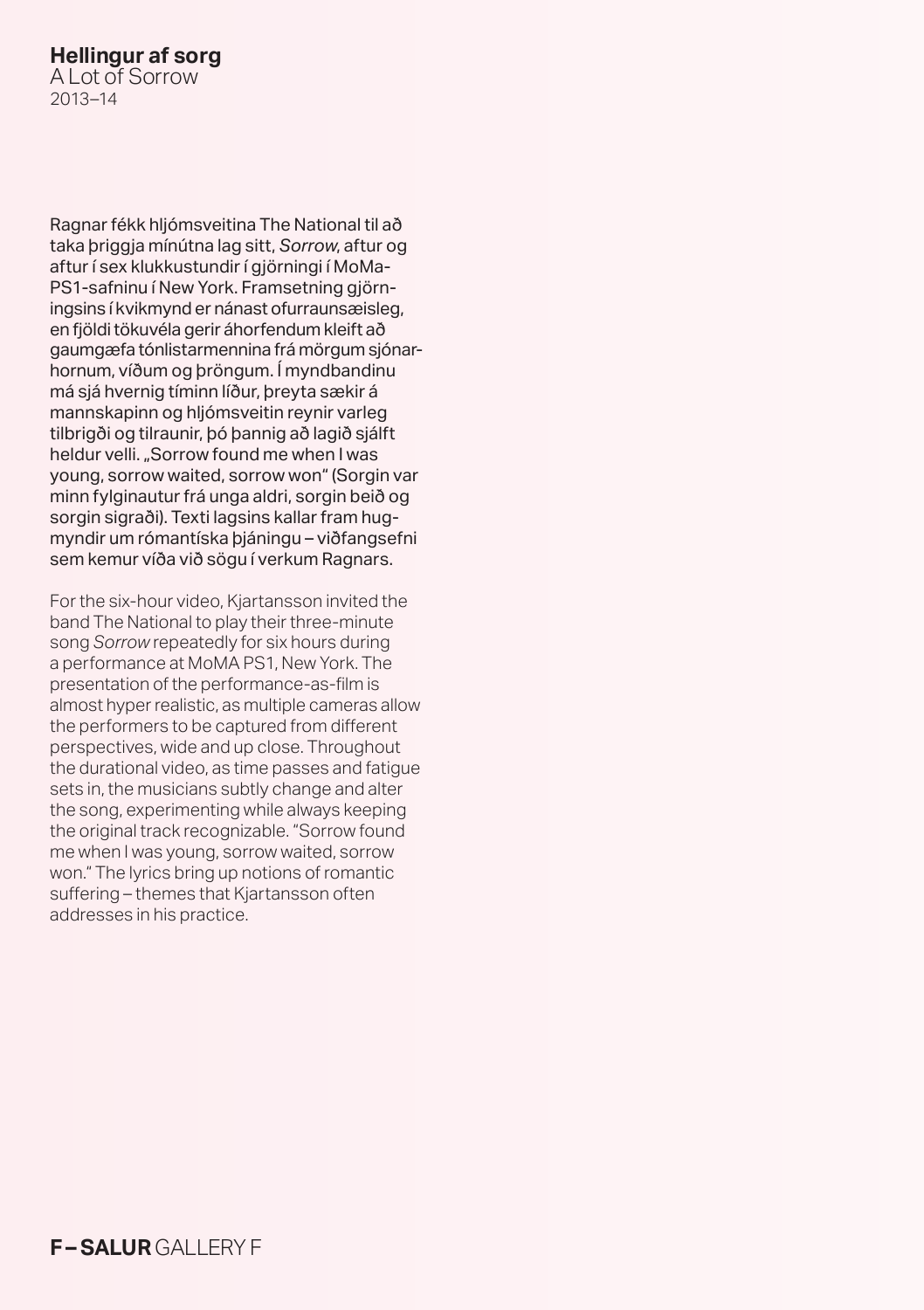# **Pagskrá** me

# **Gjörningar í A-sal** allery A

3.–11. júní: Til tónlistarinnar June 3–11: An die Musik (To Music)

17. júní – 3 . sept.: Kona í e-moll June 17 – Sept. 3: Woman in E

9.–24. september: Taktu mig hérna við uppþvottavélina - minnisvarði um hjónaband, Sept. 9–24: Take Me Here by the Dishwasher - Memorial for a Marriage

# **Leiðsögn**

Almenn leiðsögn á íslensku föstudaga kl. 12:30 Guided tours in Icelandic Fridays 12h30

Leiðsögn á ensku þriðjudaga og fimmtudaga kl. 14:00 Guided tours in English Tuesdays and Thursdays 14h00

8. júní kl. 20:00 / 8 June at 20h00 Leiðsögn samverkamanns Tour with collaborator Magnús Sigurðarson

 15. júní kl. 20:00 / 15 June 20h00 Samtal við listamanninn Conversation with the artist Ragnar Kjartansson & Markús Þór Andrésson

6. júlí kl. 20:00 / 6 July 20h00 Fyrirlestur listfræðings (á ensku) Art Theory Lecture (in English) Bryndís Hafþórsdóttir

 13. júlí kl. 20:00 / 13 July 20h00 Leiðsögn samverkamanns Tour with collaborator Tómas Örn Tómasson

 10. ágúst kl. 20:00 / 10 August 20h00 Leiðsögn samverkamanns Tour with collaborator Hildigunnur Birgisdóttir

 17. ágúst kl. 20:00 / 17 August 20h00 Leiðsögn sýningarstjóra Curator's talk Markús Þór Andrésson

 14. september kl. 20:00 / 14 September 20h00 Leiðsögn samverkamanns Tour with collaborator Kristín Anna Valtýsdóttir

21. september kl. 20:00 / 21 September 20h00 Leiðsögn sýningarstjóra Curator's talk Markús Þór Andrésson

# **Listleikni**

Sumarnámskeið: Spunaleikhús og listnámskeið fyrir 13–16 ára Summer Course: Improv theater and art course for 13–16 years old Leiðbeinandi With Una Margrét Árnadóttir myndlistarmaður artist

Námskeið I 12.–16. júní Course I 12 to 16 June Námskeið II 19.–23. júní Course II 19 to 23 June

Baksviðs hjá Ragnari Kjartanssyni. Fjögurra hluta námskeið þar sem rýnt er í hvernig mismunandi listgreinar fléttast saman í verkum Ragnars. Áætlað fyrstu tvær vikur í september. Ragnar Kjartansson Backstage. Four part course focusing on how different art forms appear in Kjartansson's art. On schedule first two weeks of September.

Viðburðir á dagskrá eru á íslensku nema annað sé tekið fram Nánari upplýsingar: listasafnreykjavikur.is/vidburdir Programme events take place in Icelandic unless otherwise noted Further programme: artmuseum.is/events